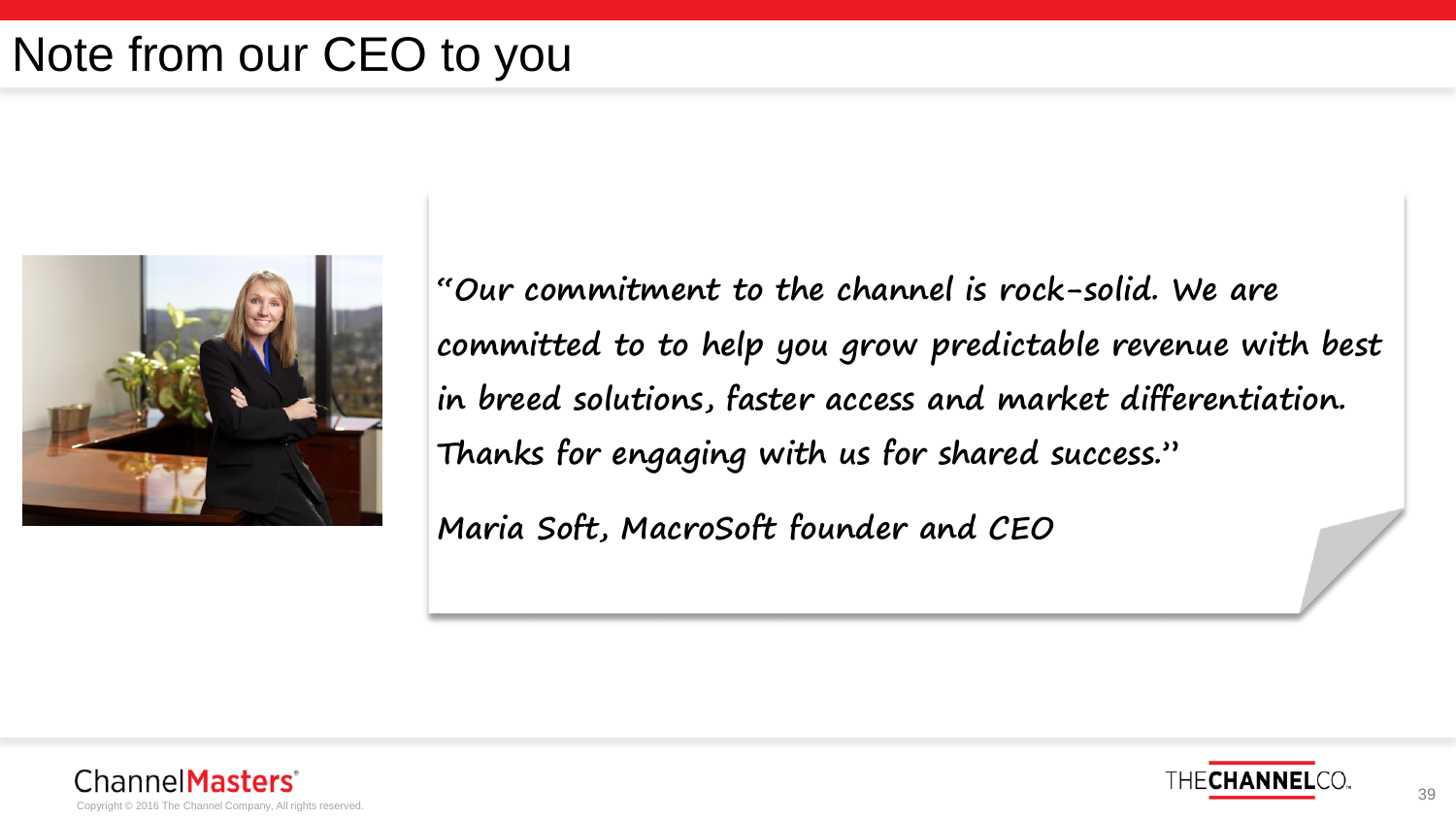#### CloudOne: One Appliance for Your Customer's Cloud Requirements

- "All Your Clouds in One Box"
- Massive market opportunity:
	- TAM: \$2.1B by 2020
	- 14.5% CAGR
- Only two (weak) competitors:
	- Initech: likely to bypass channel to sell direct
	- Initrode: complex Cadillac solution at 5x our price
- Self-contained hardware + our software
	- On-premise or hosted for cloud-as-a-service
- Provides a simple, integrated solution for:
	- Private, on-premise cloud
	- Pre-integrated access to public clouds: AWS, Azure, etc.
	- Networking / security
	- Monitoring / billing
	- Broad APIs

Copyright © 2016 The Channel Company, All rights reserved.

Channel**Masters** 



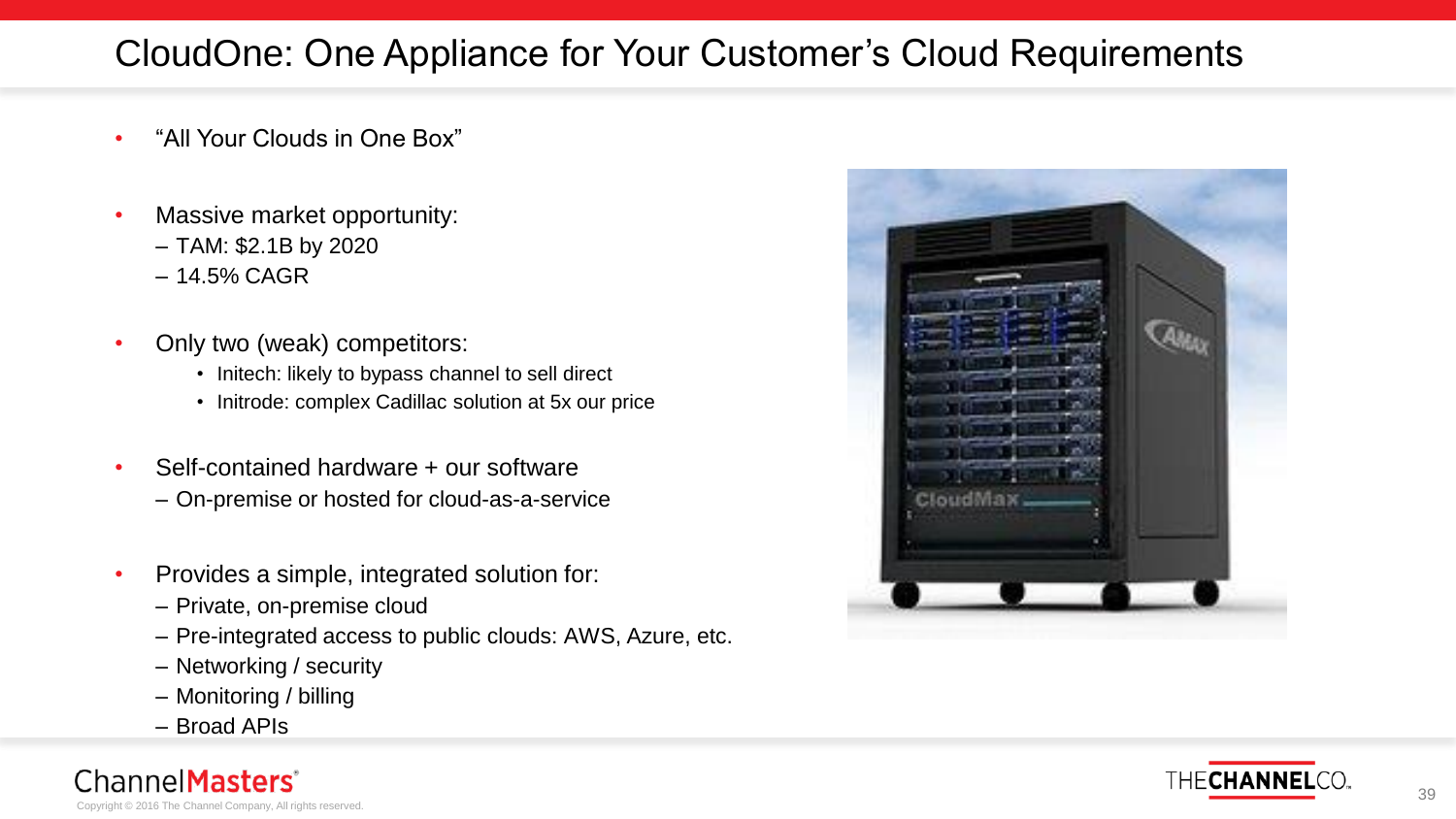#### How and what you'll sell

#### CUSTOMER BENEFITS

- *Makes cloud easy, accountable & safe*
- Instant private cloud-in-a-box – Plus simple, secure access to all clouds
- Equal access for remote offices, mobile
- Improved cloud performance
- Greater security and control – Accounting for chargeback purposes
- Reduced risk
	- Compliance auditability

| <b>BASIC</b>        | <b>ADVANCED</b>     |
|---------------------|---------------------|
| 75 to 250 users     | 250 to 1000 users   |
| List: \$15K - \$25K | List: \$50K - \$75K |

- Sell perpetual license or "Cloud as a Service"
- Your discount: 35%
- Wraparound services opportunity:
	- Pre-sales consulting: 25-50% list
	- On-premise implementation: 50% list
	- Post-sales services
- Many ways to grow revenue and stickiness:
	- Assessment / planning
	- Business process consulting
	- Data migration
	- Application integration
		- Custom solution for specific verticals



Copyright © 2016 The Channel Company, All rights reserved.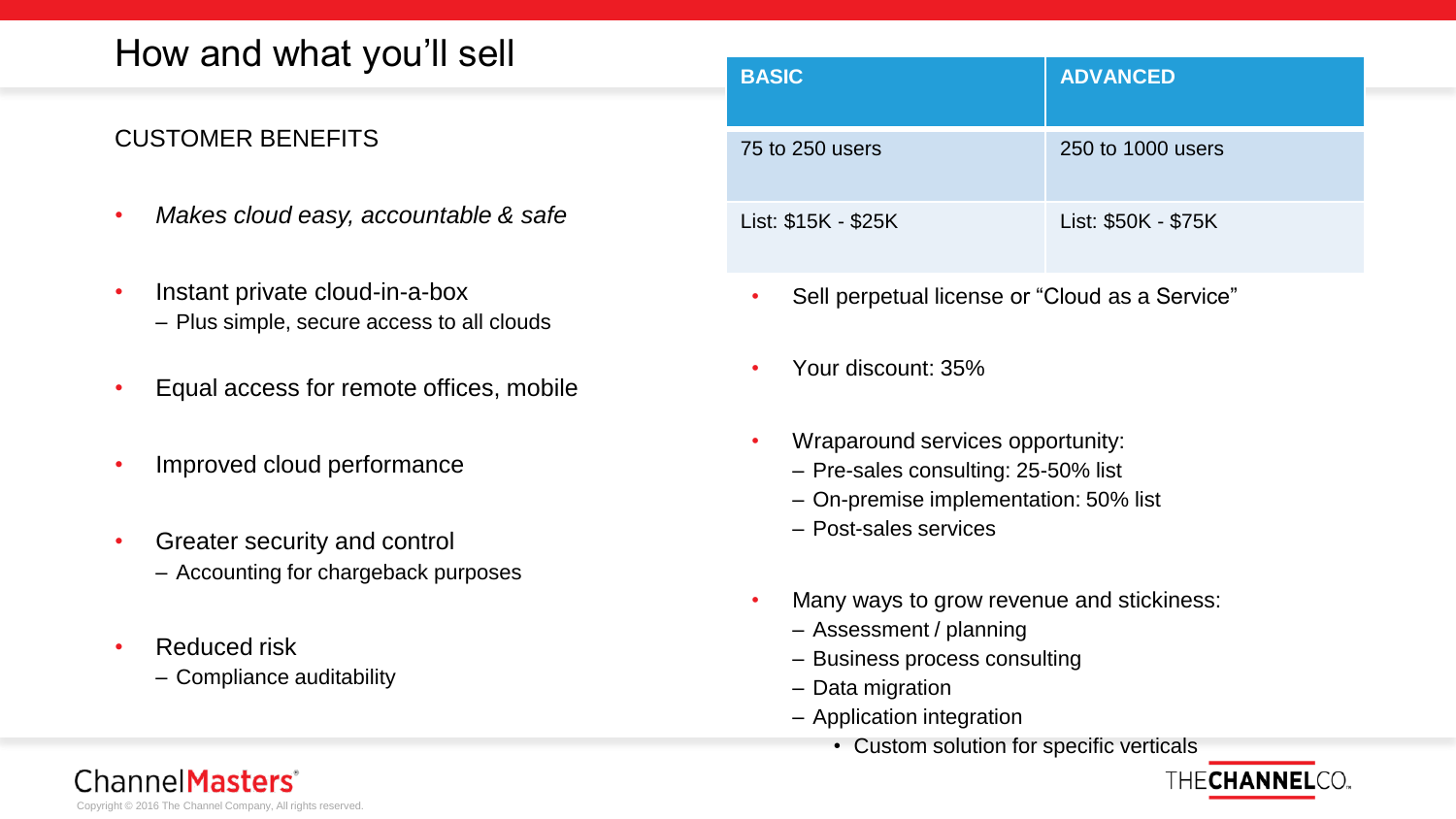Because you:

- Are a strategic partner who articulates appliance value – Ability to drive \$20-100k deals with SMB and Mid-Market
- Gain more visibility into customer infrastructure/cloud consumption
- Want a gateway for CAPEX to OPEX Transformation – Channel friendly pricing and features



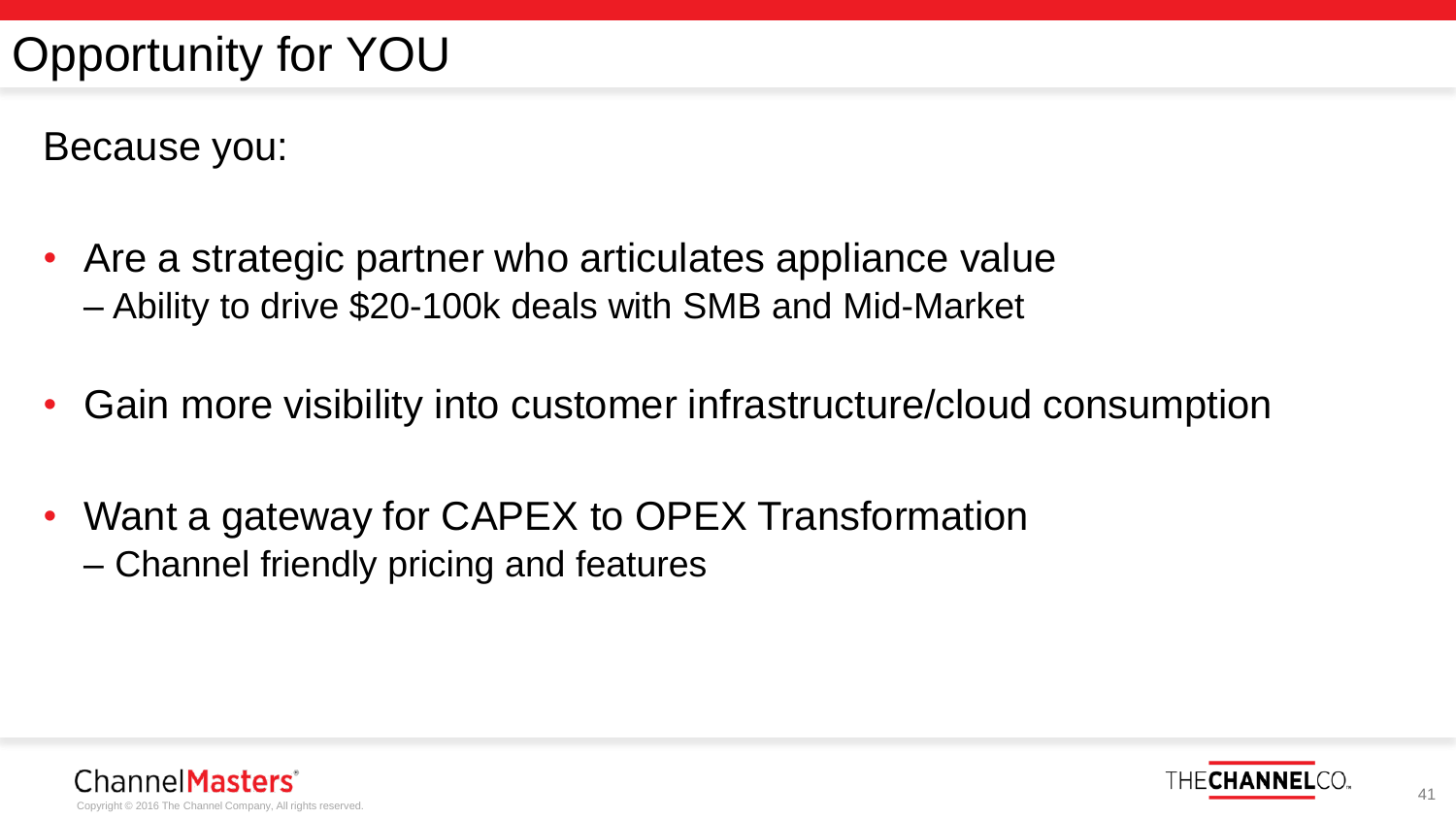# How are we enabling you for success?

#### **Your anticipated Benefits:**

- **Expedited Pre- and post-sales support (design services)**
- **Level 1 tech support**
- **No-cost demo gear unit and implementation for your lab**
- **Assigned CAM, BDM and SE**
- **Paal Registration 5% on HW**
- **Lead Exclusivity for 90 days to get ramp**
- **MDF**
- **Less days out of office and travel cost with** 
	- **Fast track technical certification and exam test out**
	- **No cost Virtual Instructor led or web-based Training**
	- **Technical Training roadshow**

**Your anticipated investment:**

- **Complete Sales and Technical Training**
- **3 certified Sales / 2 certified technical (1 implement / 1 support)**
- **Level 2 tech support charge**
- **12 month Revenue commitment with business plan**

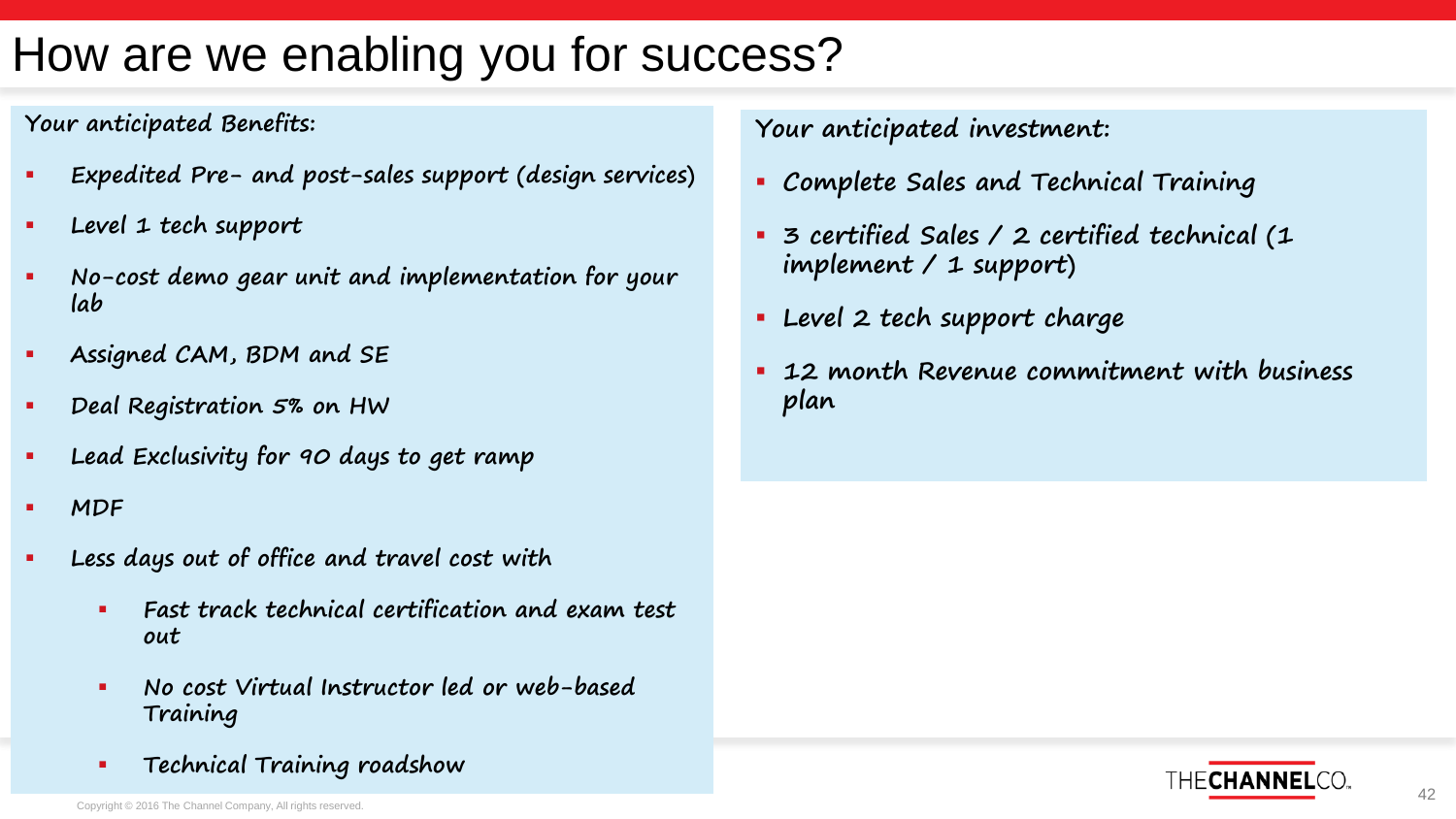# What's in it for you?

### **Our model works either way to enable your long term transformation growth while hitting your revenue targets :**

| <b>Traditional</b><br><b>Model</b> | <b>Customer</b><br><b>Price</b> | <b>Gross</b><br><b>Margin</b><br>℅ | <b>Gross</b><br><b>Margin</b><br>S |
|------------------------------------|---------------------------------|------------------------------------|------------------------------------|
| Appliance                          | \$20K                           | <b>20%</b>                         | \$4K                               |
| <b>Pre-Services</b>                | \$10K                           | 30%                                | \$3K                               |
| Implementation                     | \$10K                           | 30%                                | \$3K                               |
| <b>Manages Servs</b>               | \$5K                            | 50%                                | \$2,5                              |
| <b>Total</b>                       | \$45K                           |                                    | \$12,5K                            |

| <b>Subscription</b><br><b>Model</b> | <b>Monthly</b> | <b>Gross</b><br><b>Margin</b><br>% | <b>Gross</b><br><b>Margin</b> |
|-------------------------------------|----------------|------------------------------------|-------------------------------|
| Subscription                        | \$700          | <b>20%</b>                         | \$140                         |
| <b>Managed Servs</b>                | \$500          | 50%                                | \$250                         |
| <b>Monthly</b>                      | \$1,200        |                                    | \$390                         |
| Annual                              | \$14,400       |                                    | \$4,680                       |



Channel Masters<sup>®</sup> Copyright © 2016 The Channel Company, All rights reserved.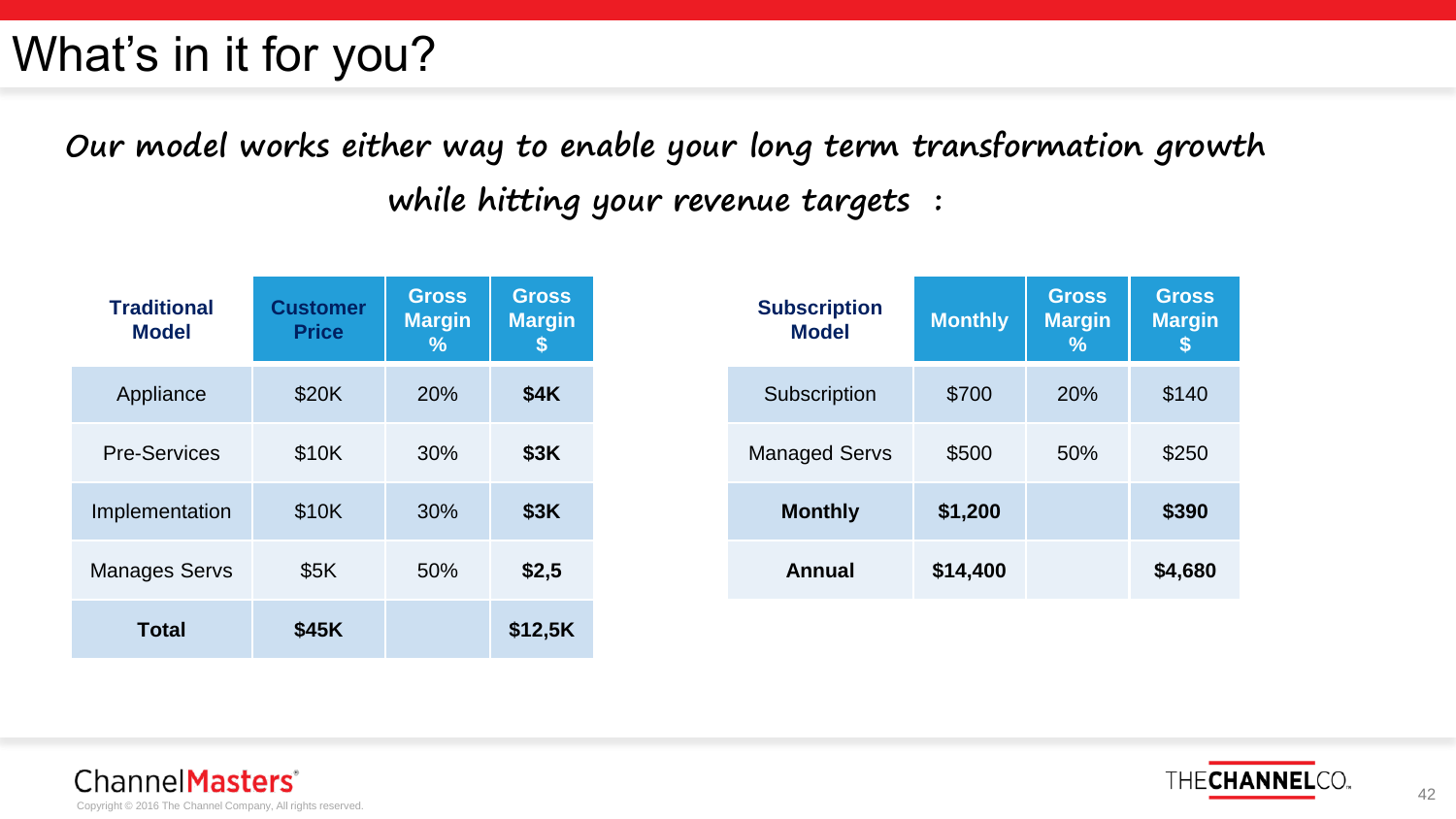## Your viable path to profitability

| 12 units sold                                               |              |
|-------------------------------------------------------------|--------------|
| 8 traditional \$360K/\$100K<br>4 Subscription \$58K / \$18K |              |
|                                                             |              |
| Revenue                                                     | \$418K       |
| Gross margin                                                | \$118K       |
|                                                             |              |
| Incremental Sales cost                                      | $$4K/$ month |
|                                                             |              |